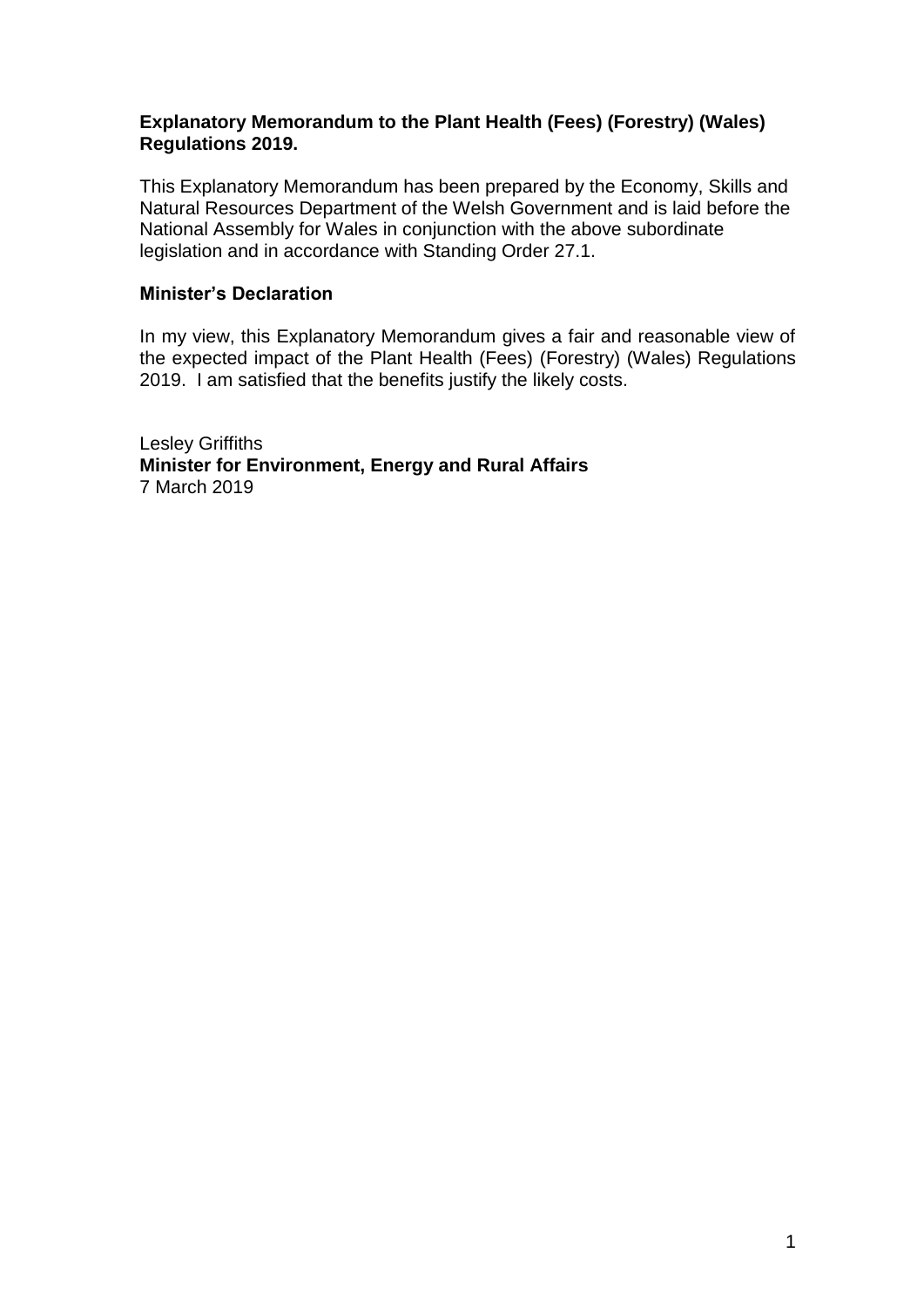# **PART 1**

### **1. Description**

These Regulations increase the fees to be charged relating to the documentary, identity and plant health checks of wood, wood products and isolated bark coming into Wales from third countries (and consolidates the Plant Health (Fees) (Forestry) Regulations 2006). These fees are set out in Schedules 3, 3A and 4 to the Regulations and are being increased so that they enable full cost recovery for the checks, bringing Welsh fees in line with those charged in England and Scotland. These Regulations also make an adjustment to the fees to reflect changes in inspection levels that apply to imports of wood of maple from Canada and the United States of America.

### **2. Matters of special interest to the Constitutional and Legislative Affairs Committee**

Section 2(2) of the European Communities Act 1972 offers a choice between negative and affirmative procedures. The negative procedure will be used in this case as the discretion of the Welsh Ministers is limited over the content of the SI because it is giving effect to EU provisions and we are not amending primary legislation.

## **3. Legislative background**

The Plant Health Directive establishes the EU plant health regime. It contains measures to be taken in order to prevent the introduction into, and spread within, the EU of serious pests and diseases of plants and plant produce. The Plant Health Directive (Articles 13a and 13d) requires the National Plant Protection Organisation to carry out certain checks on imported plants and plant products, including certain types of wood and wood products, and to charge fees for those inspections. In most cases, it requires inspections to be carried out on all imports of controlled material.

The Plant Health (Fees) (Forestry) (Wales) Regulations 2019 are being made pursuant to powers in the European Communities Act 1972.

The Welsh Ministers are designated for the purposes of section 2(2) of the European Communities Act 1972 in relation to the common agricultural policy of the European Union (S.I. 2010/2690)

Section 2(2) of the European Communities Act 1972 provides discretion as to which procedure to use. As we are obliged to implement EU law and we are not amending primary legislation, these Regulations are being made under the negative resolution procedure.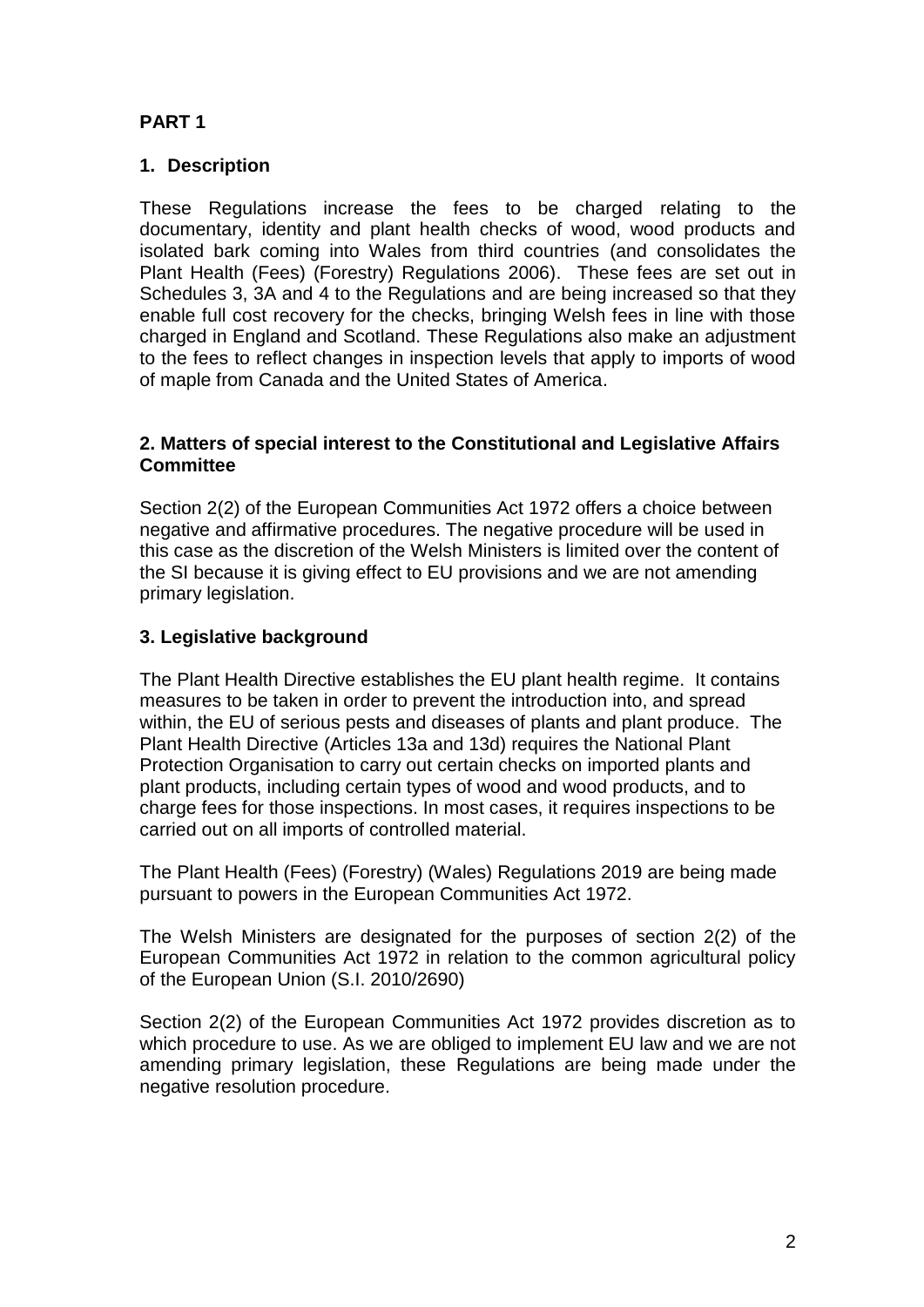### **4. Purpose and intended effect of the legislation**

To enable cost effective implementation of plant health regime to forestry by bringing the Welsh Fees regime into line with the fees in England and Scotland and revoking other Orders as required.

These Regulations will apply to Wales only. These Regulations would have a direct financial impact on future importers of material covered by the Regulations using Welsh entry points.However, the Forestry Commission has confirmed that there have been no controlled timber inspections performed in Welsh ports in recent years and there have been no registered forestry trader inspections which would have resulted in plant health fees being applied. The regulation will bring Welsh fees in line with those charged in England and Scotland correcting the current disparity.

The reduced rate fees in relation to plant health checks on consignments of *Acer saccharum* from Canada and the United States of America are removed. Under the procedure provided for in Articles 13a(2) and 18(2) of Council Directive 2000/29/EC, these consignments are no longer subject to reduced levels of plant health checks and are therefore no longer eligible for reduced rate fees;

## **5. Consultation**

No consultation has been conducted due to the lack of importers to Wales in recent years.

# **PART 2 – REGULATORY IMPACT ASSESSMENT**

# **6. Options**

### *Option 1: keep the status quo*

No increase would be made to the fees charged in Wales. Welsh fees would remain out of step with those in England and Scotland.

### *Option 2: make the legislation*

These Regulations would bring the fees in Wales in line with the rest of Great Britain. The changes are as follows—

- (a) the fees for plant health checks increase from £26 to £31.20 per consignment (and from £0.20 to £0.25 for each additional  $m<sup>3</sup>$  in excess of 100m<sup>3</sup> in relation to a consignment of wood other than wood in the form of shavings, chips or sawdust);
- (b) the reduced rate fees in relation to plant health checks on consignments of *Acer saccharum* from Canada and the United States of America are removed. N.B. Under the procedure provided for in Articles 13a(2) and 18(2) of Council Directive 2000/29/EC, these consignments are no longer subject to reduced levels of plant health checks and are therefore no longer eligible for reduced rate fees;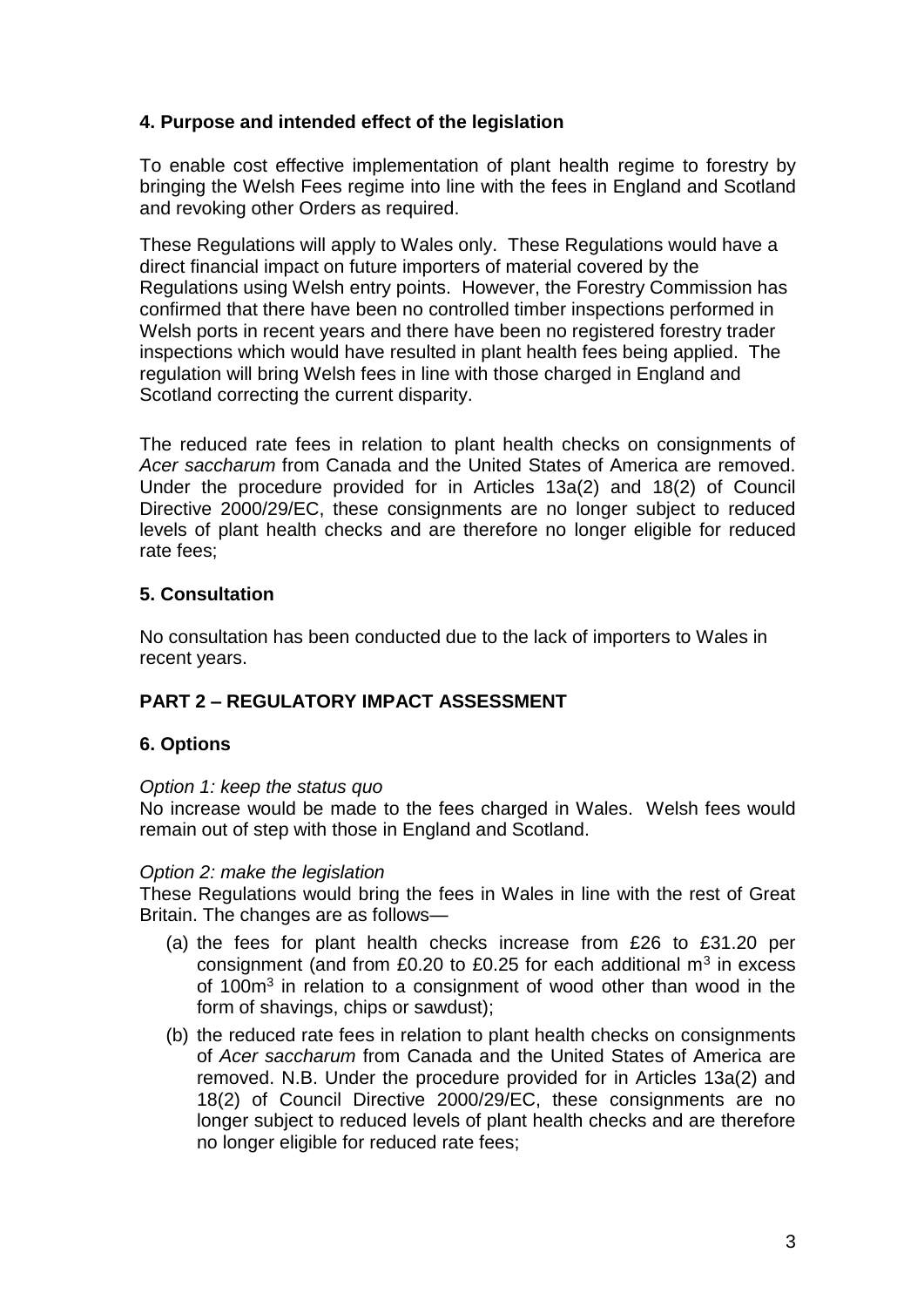(c) the fees for documentary checks increase from £6 to £7.20 per consignment and for identity checks from £6 to £7.20 and, for bulk loads of  $100m<sup>3</sup>$  or more, from £12 to £14.40, per consignment.

Other than those stated above the fees remain the same as in the Plant Health (Fees) (Forestry) Regulations 2006.

### **7. Costs and benefits**

#### *Option 1 Cost/Benefit analysis:*

The Forestry Commission has confirmed that there have been no controlled timber inspections performed in Welsh ports in recent years and there have been no registered forestry trader inspections which would have resulted in plant health fees being applied. In the event that any importers decide to use Wales in the future then they would be charged fees at the current rate for the required plant health checks rather than the higher fees imposed when importing through England or Scotland.

The current situation creates a disparity between Wales and the rest of Great Britain. This could result in Wales being seen as a more attractive importing destination in the future due to lower fees for plant health checks in comparison with England and Wales with consequently a higher number of inspections being required.

The Forestry Commissioners currently deliver a range of functions on a crossborder basis within Great Britain. The Scottish Parliament has recently approved the Forestry and Land (Scotland) Act 2018 which brings to an end the functions of the Forestry Commission as a cross-border public body. This means that from 1st April 2019 the part of the Forestry Commission which delivered those cross-border functions will be wound up and new arrangements are required to secure the continued delivery of these functions. These will be set out in a Memorandum of Understanding (MoU) between Welsh Ministers, Defra Ministers, Scottish Ministers and the Forestry Commissioners.

One of the Functions covered by the MoU relates to Plant Health and Forest Reproductive Materials and covers the inspections referred to in this proposed Regulation. It is important that the Welsh legislation referred to in this Policy Instruction is updated to bring the fees in Wales in line with England and Scotland before the new arrangements under the MoU come into effect to ensure parity across GB in the delivery of the functions.

#### *Option 2 Cost/Benefit Analysis*

This option will mean that any notional future importers of the material covered by the Regulation would be charged higher fees when importing to Wales than is currently the case, the amounts of the increases are as set out above. However, the Forestry Commission has confirmed that there have in fact been no controlled timber inspections performed in Welsh ports in recent years.

There is no increase in costs to the Welsh Ministers through Option 2. The proposed Regulation will support environmental good practice by strengthening the plant health and biosecurity measures in place in Wales by closing the